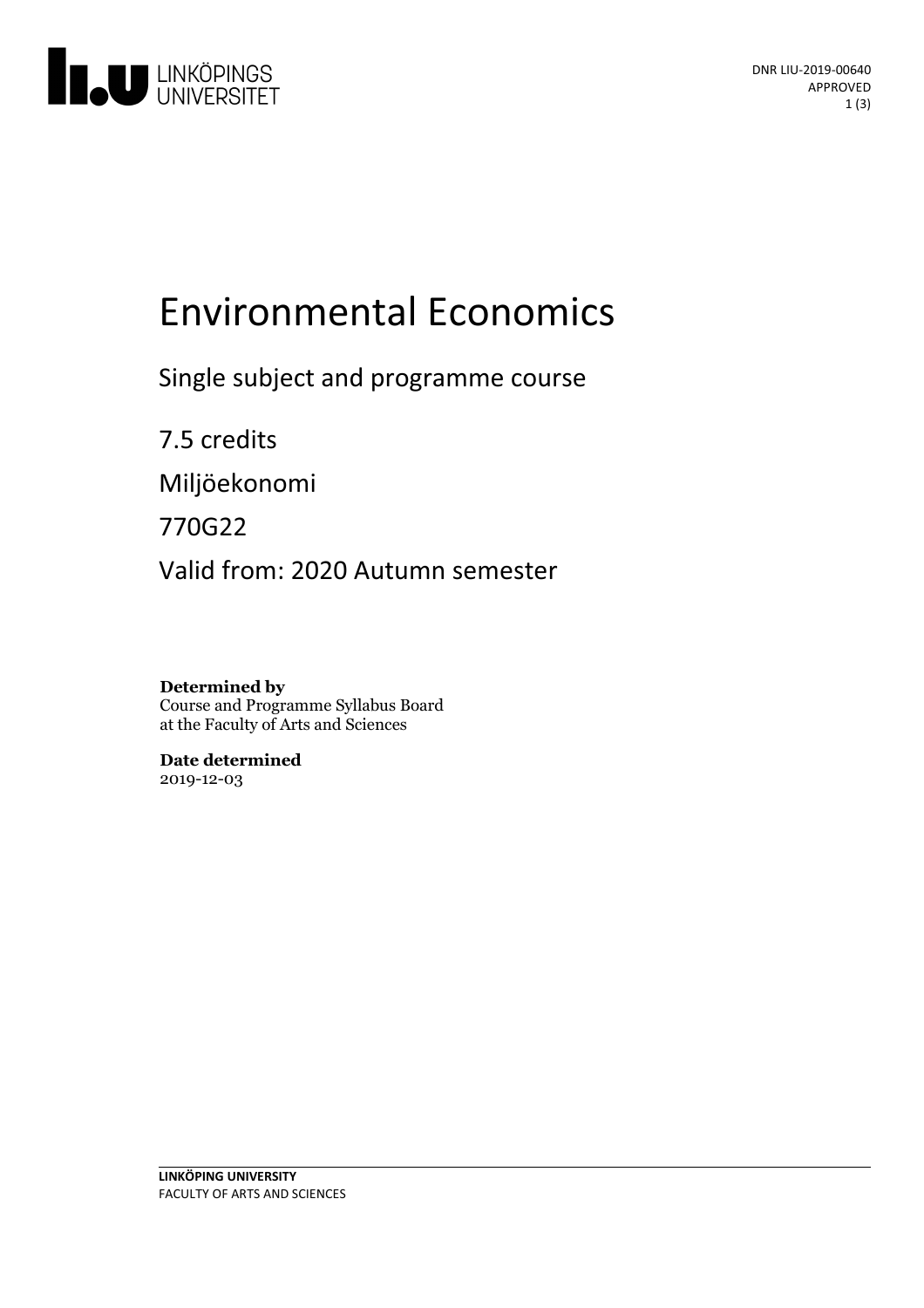Main field of study **Economics** 

Course level

First cycle

#### Advancement level

G1F

## Course offered for

- Bachelor´s Programme in Political science and economics
- Business and Economics Programme International French
- Business and Economics Programme International Spanish
- Business and Economics Programme International German
- Business and Economics Programme
- Business and Economics Programme International English

## Entry requirements

Economics, basic course, 30 ECTS credits with at least 15 ECTS credits passed

# Intended learning outcomes<br>After completion of the course the students should be able to:

- have knowledge about resource allocation problems in the environmental field,<br>- explain the need for policy instruments in different resource economic areas and explain why the use of policy instruments can contribute to a more sustainable development,<br>- have knowledge of the methods used for valuing environmental goods, as well as

their strengths and limitations,

- analyse current environmental policy issues based on relevant theories in the environmental and resource economics field,<br>- have knowledge of available environmental policy instruments and problems

that can arise for a small country like Sweden to conduct an independent environmental policy.

#### Course content

The course deals with the theory of efficient management of scarce environmental and natural resources. It studies how policy instruments can be used to achieve a more sustainable and efficient use of natural resources. Furthermore valuation of environmental goods is treated. Swedish national and international environmental problems are treated in the course.